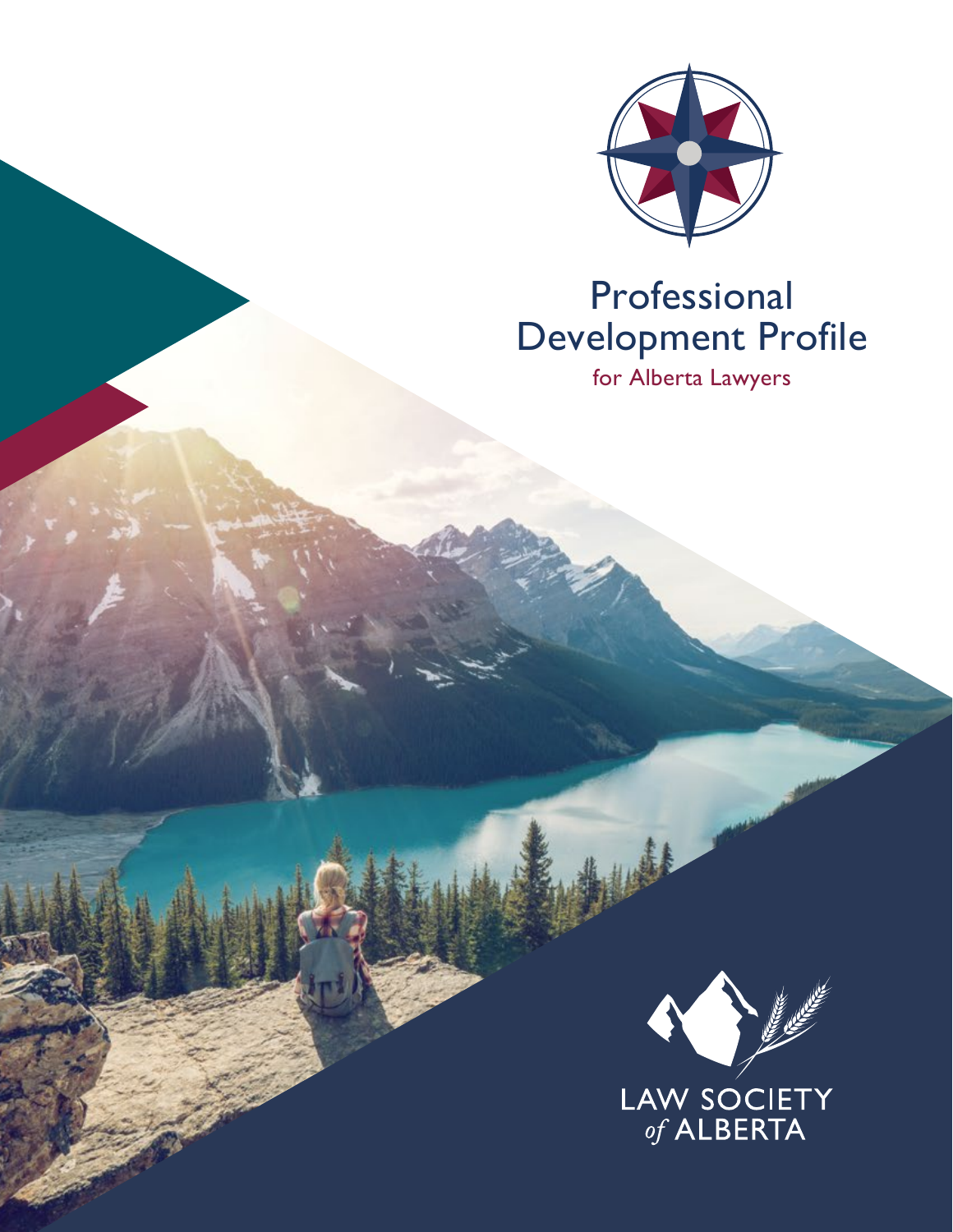

Copyright © 2022 by the Law Society of Alberta. All rights reserved.

*Professional Foundations Proficiency Scale* on p.8 by Principia Assessments Ltd. is licensed under CC BY-NC-ND 4.0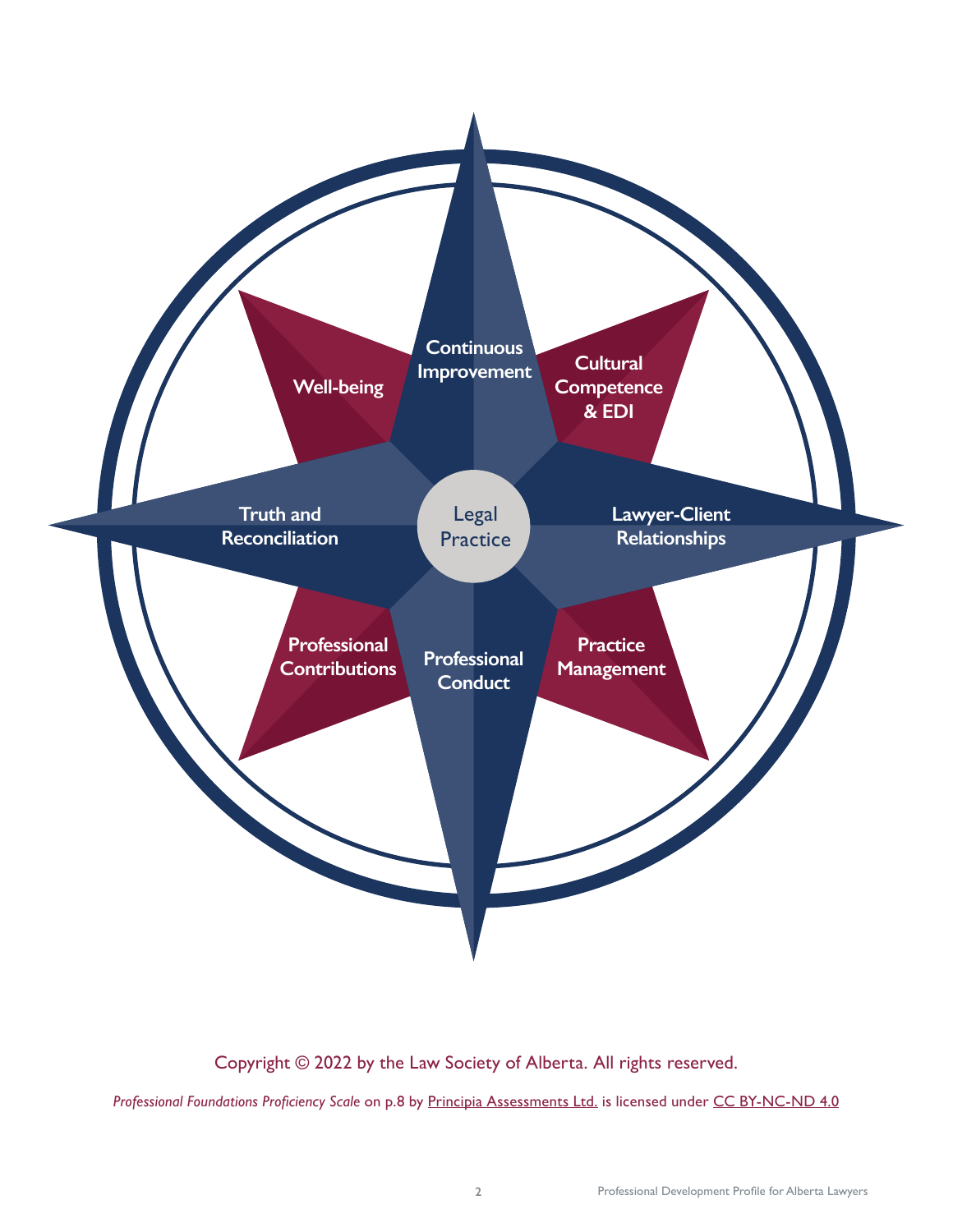### **Table of Contents**

- **4** Purpose of the Profile
- **5** Profile Elements
- **6** Proficiency Scale

Professional Development Profile for Alberta Lawyers

- **8** Legal Practice
- **9** Continuous Improvement
- **10** Cultural Competence, Equity, Diversity and Inclusion
- **11** Lawyer-Client Relationships
- **12** Practice Management
- **13** Professional Conduct
- **14** Professional Contributions
- **15** Truth and Reconciliation
- **16** Well-being
- **17 Glossary**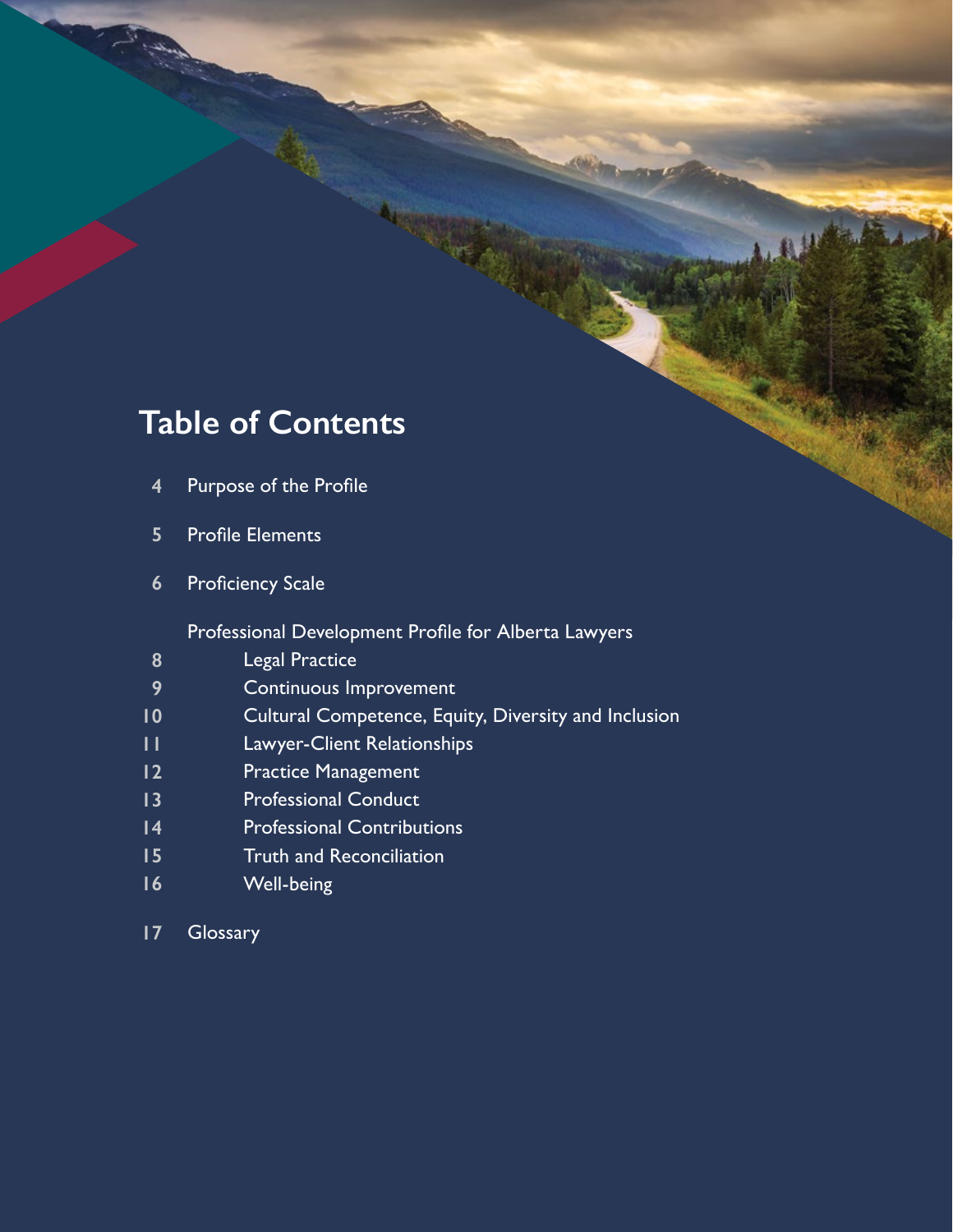## **Purpose of the Profile**

The Profile is intended for use by Alberta lawyers. All references to lawyers in this document refer to Alberta lawyers.

### **The purpose of the Profile is to:**

- Guide lawyers in understanding what competencies are associated with safe, effective and sustainable legal practice.
- Support the CPD of lawyers through ongoing self-assessment and learning.
- Support lawyers in developing their professional identity throughout their career.
- Provide a definition of competence to offer guidance for other regulatory and educational purposes that support competency development.
- Assist employers and articling principals to develop work experiences and practices that support competency development.
- Inform continuing legal education providers about the competencies that are important to legal practice today to assist in future content development for lawyers.
- Support the Law Society's development of a professional development program for lawyers.

### **The Profile is not intended to:**

• Be a checklist of requirements.

- Duplicate entry to practice competencies developed by other organizations.
- Address substantive legal knowledge and procedures specific to different areas of legal practice.
- Include every competency that lawyers practising law in Alberta might need.
- Create a legal standard to be used in professional negligence claims.
- Set threshold standards for purposes of discipline.

The Profile and related documentation are intended to be living documents; they are expected to evolve and change as the demands on lawyers evolve and change. This version reflects the current understanding of the demands on lawyers who have been admitted to the practice of law in Alberta.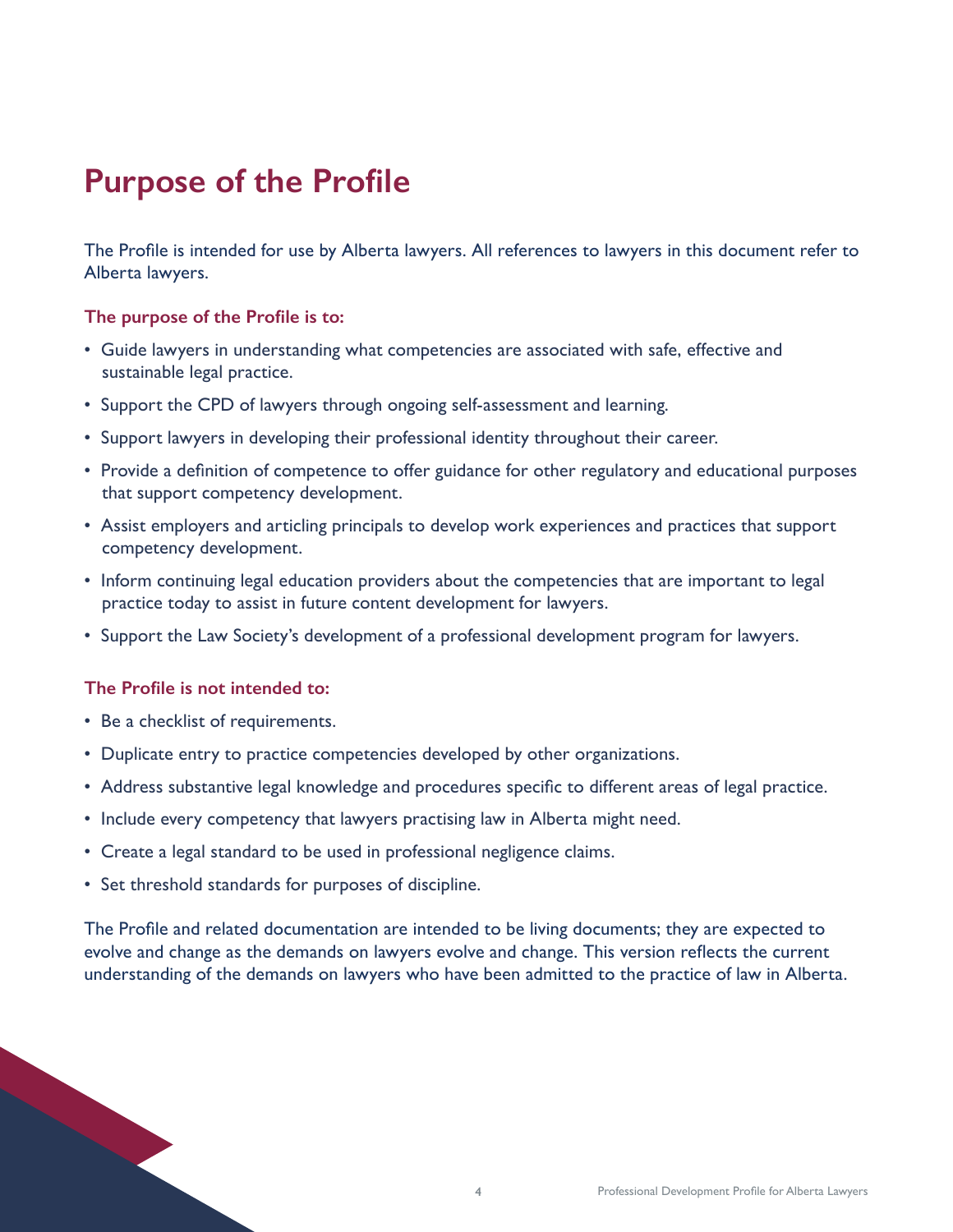## **Profile Elements**

**Domains:** The Profile outlines nine domains or areas of competency that are important for Alberta lawyers. The domains set out the suggested areas in which professional development might be undertaken.

**Domain Statements:** Each domain has an introductory statement that conveys the overall scope and intent of the domain. The statements are not intended to be exhaustive and, like the rest of the Profile, are intended to be sources of inspiration and aspiration for Alberta lawyers.

**Competencies:** Each domain contains a number of competencies, which are areas in which a lawyer might seek to develop professionally within that domain. While these competencies have been identified as being important for safe, effective and sustainable legal practice and for continuing competence, they should be thought of as a menu of options for lawyers to pursue when creating CPD plans, rather than as a checklist of requirements. Competencies are numbered and located in the left column of the Profile.

**Performance Indicators:** Performance indicators illustrate observable or readily inferable behaviours in the area outlined by each competency. The performance indicators provide examples of different aspects of the competency that a lawyer can develop. Performance indicators are listed in the right column of the Profile.

**Glossary:** A glossary of terms is provided at the end of the Profile, with glossary terms highlighted in burgundy text wherever they are used.

**Graphic:** The graphic representation of the domains found on page 2 of the Profile depicts a compass, which is consistent with the purpose of the Profile to offer guidance to Alberta lawyers on their professional development journeys. As the Legal Practice domain represents the core legal elements of a lawyer's role, it is in the centre of the compass and is the first domain in the Profile. However, all the domains are interconnected and equal in importance to safe, effective and sustainable legal practice in Alberta today. To indicate this, the rest of the domains are listed in alphabetical order, both in the graphic and in the Profile. The graphic represents the Law Society's holistic and innovative approach to lawyer competence.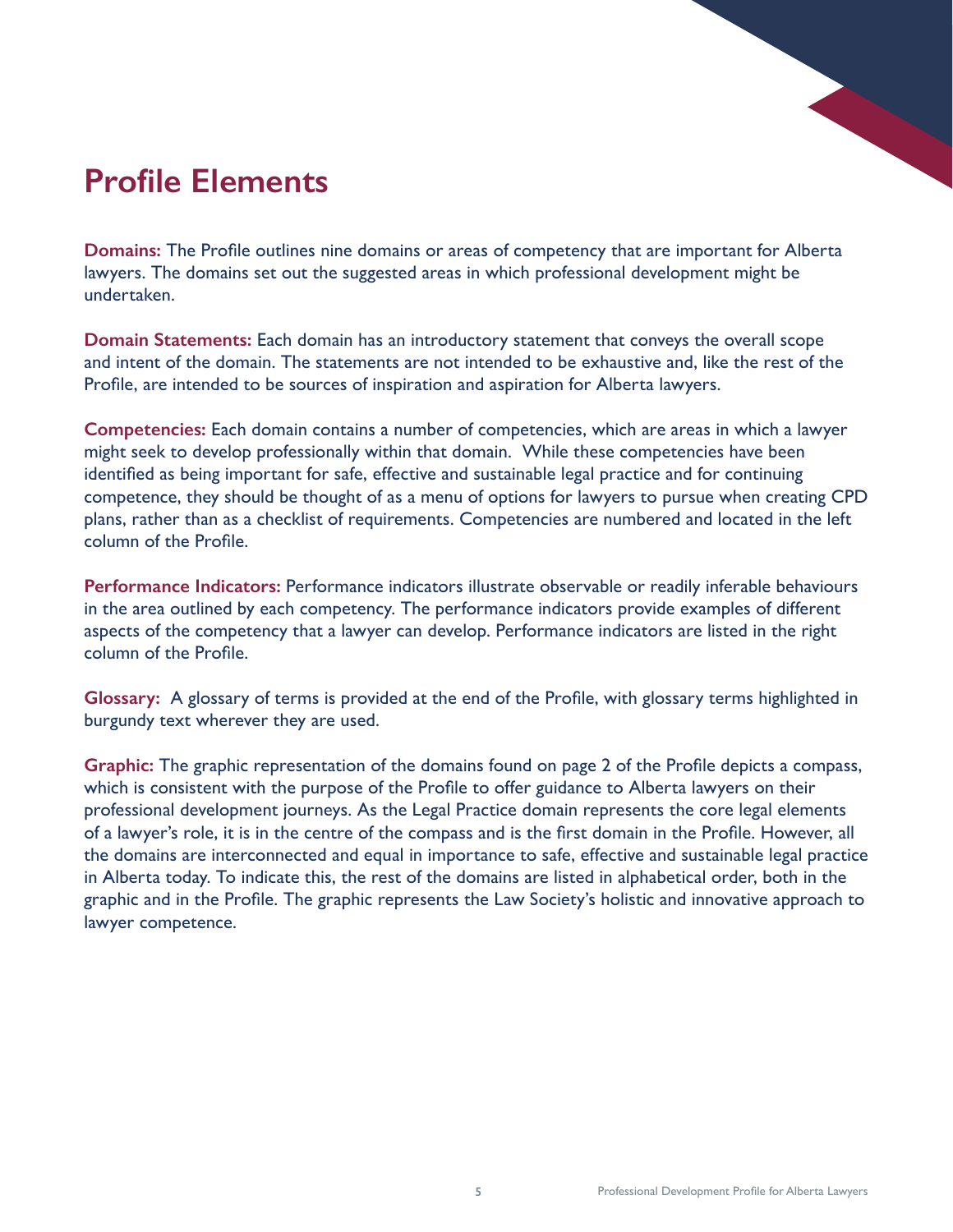## **Proficiency Scale**

A proficiency scale clarifies a level of progress towards a standard or expectation. For any given competency, different levels of proficiency are expected at various career stages and in various practice areas and contexts. The Law Society has adopted the proficiency scale below, developed by Principia Assessments, Ltd., to be used with the Profile.



*Professional Foundations Proficiency Scale* by Principia Assessments Ltd. is licensed under CC BY-NC-ND 4.0

The scale is intended to be used by Alberta lawyers to both self-assess current level of proficiency in a given competency and to set goals for the desired levels of proficiency in that competency. The scale may be applied to any competency in the Profile to assist Alberta lawyers in identifying professional development goals and creating annual CPD plans. There is no expectation that levels of proficiency move in lockstep across or within domains. For instance, a lawyer may be proficient at one competency (the Excel level) and just beginning to test out another competency (the Attempt level).

While the Law Society can offer guidance and suggestions, it will be up to each lawyer to determine how to best improve their proficiency in their chosen areas of professional development, depending on their level of experience, practice context and goals.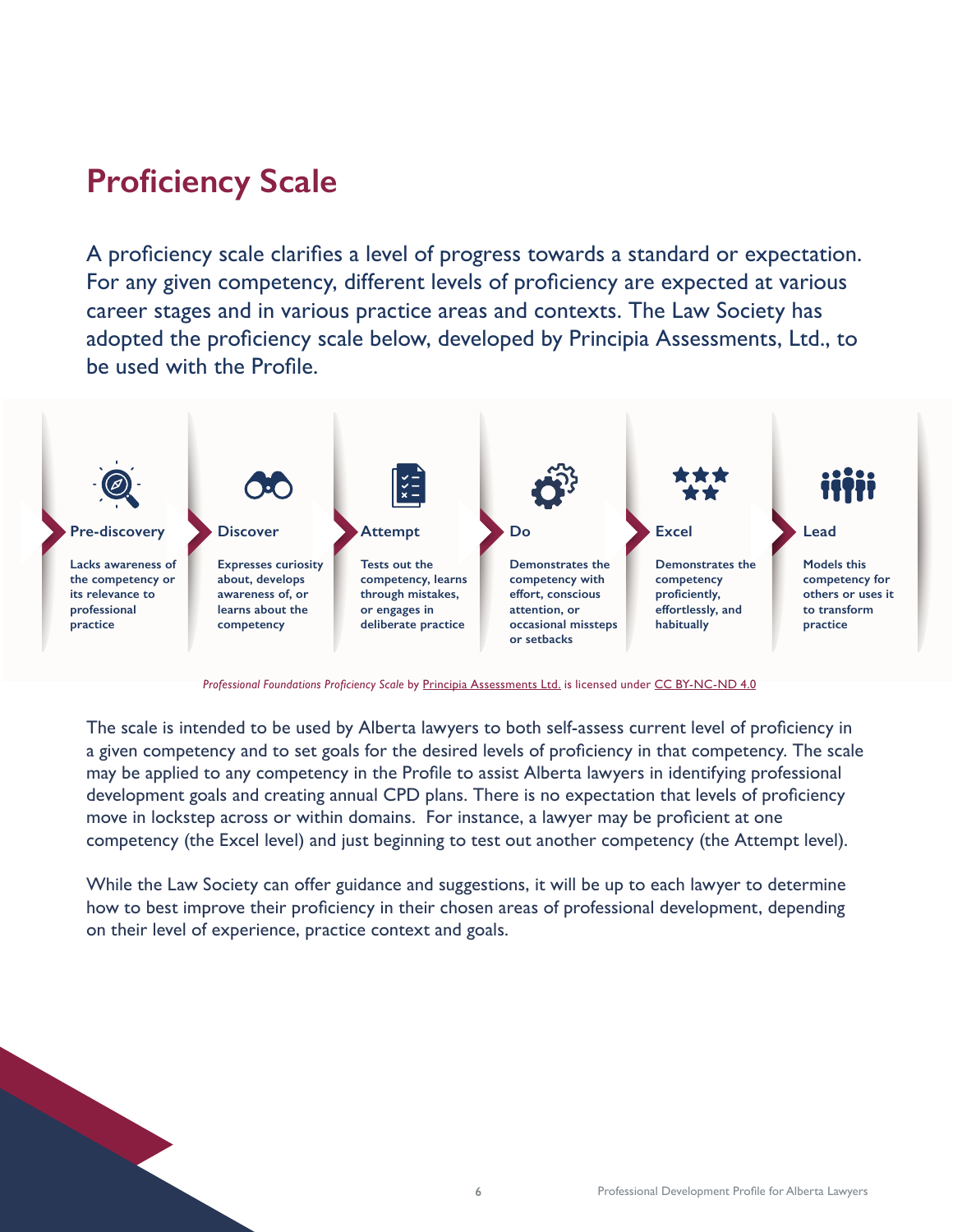### **Some examples for using the Proficiency Scale in relation to the Profile include:**



A lawyer in a large firm who has been called to the bar for six years is starting to draw in more of their own clients, and decides they want to start placing more focus on Lawyer-Client Relationships, specifically on fostering collaborative and trusting lawyer-client relationships. Using the Proficiency Scale, the lawyer might judge themself at the Attempt stage but would like to be performing in accordance with the description of the Excel stage. This might help the lawyer decide to focus on improving on this competency.



A lawyer who serves as in-house counsel may assess themself as being at the Pre-discovery stage with respect to Truth and Reconciliation. Because this is a newer concept for this lawyer, they may decide to place a great deal of focus on improving their knowledge in this domain, based on the guidance set out in the corresponding competencies and performance indicators.



A partner in a medium-sized law firm who has taken on some management duties may determine they want to place greater focus on supports for well-being in their firm. They determine that they are at the Discover stage of the Proficiency Scale for this competency and want to Lead in this area. Because they want to move up four stages on the Proficiency Scale, they might decide to work on all performance indicators listed for that competency and seek resources to put supports in place for all those areas.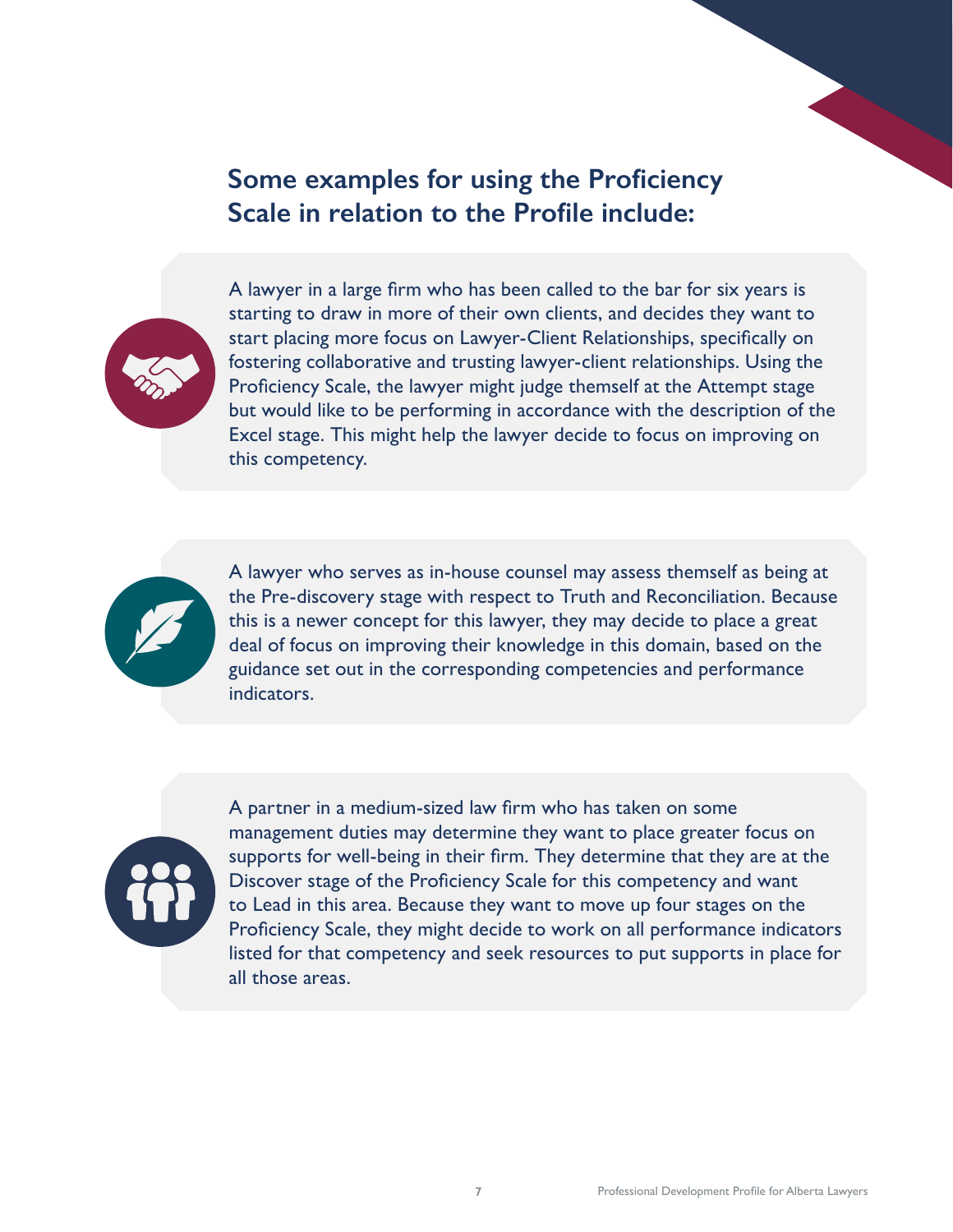

# **Professional Development Profile** for Alberta Lawyers

### **1 Legal Practice**

Lawyers can accurately identify legal issues. Lawyers employ research, analytical and problem-solving skills to formulate clear and appropriate legal strategies. Lawyers are effective communicators and advance their clients' interests within their practice-specific contexts.

| <b>Competency</b>                            | <b>Performance Indicators</b>                                                                                                                                                                                                                                                                                                                                                                                                                                                                                                                                                                                                                                                           |
|----------------------------------------------|-----------------------------------------------------------------------------------------------------------------------------------------------------------------------------------------------------------------------------------------------------------------------------------------------------------------------------------------------------------------------------------------------------------------------------------------------------------------------------------------------------------------------------------------------------------------------------------------------------------------------------------------------------------------------------------------|
| Critically evaluate a matter<br>$\mathbf{L}$ | • Use appropriate and current substantive and procedural law<br>applicable to one's own practice area(s)<br>• Accurately identify relevant facts, legal issues and informational<br>gaps or discrepancies<br>• Gather with due diligence all relevant information<br>• Research, interpret and correctly apply common law, statutes,<br>regulations, rules, procedure, policy and theory to a legal issue<br>• Seek relevant expertise on a matter when needed<br>• Prudently assess possible courses of action, by considering the<br>range of potential outcomes and weighing the risks of each<br>• Create legal strategy appropriate and proportionate to client<br>needs and means |
| 1.2 Communicate effectively                  | • Express concepts clearly, precisely, logically, accurately and<br>concisely<br>• Use plain language where appropriate<br>• Adapt communications appropriately to different contexts,<br>purposes and audiences (courts, clients, lawyers, enumerated<br>groups, other individuals)                                                                                                                                                                                                                                                                                                                                                                                                    |
| 1.3 Advance client interests                 | • Present well-prepared, accurate and appropriate legal argument<br>and analysis<br>• Use persuasive communication<br>• Adapt legal strategy or approach and pivot as circumstances<br>change<br>• Take steps to protect client interests                                                                                                                                                                                                                                                                                                                                                                                                                                               |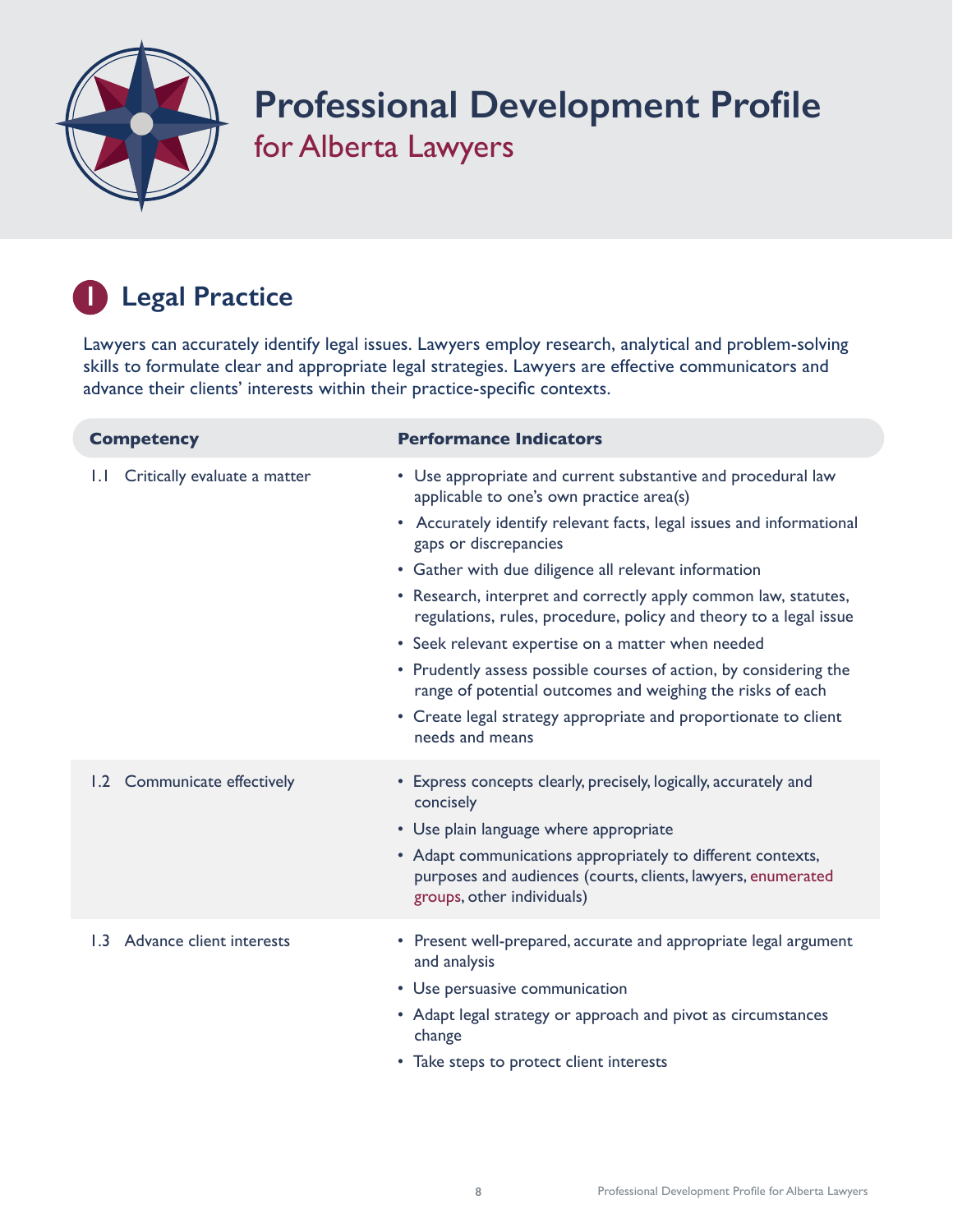### **2 Continuous Improvement**

Lawyers are committed to continuous improvement of legal service delivery and to lifelong learning, with the goal of providing the highest quality legal services.

| <b>Competency</b> |                                                                  | <b>Performance Indicators</b>                                                                                                                                                                                                                                                                                                                                           |
|-------------------|------------------------------------------------------------------|-------------------------------------------------------------------------------------------------------------------------------------------------------------------------------------------------------------------------------------------------------------------------------------------------------------------------------------------------------------------------|
| 2.1               | Commit to continuous improvement<br>in the provision of services | • Proactively seek feedback and input from clients and others to<br>identify aspects of service that could be enhanced<br>• Demonstrate adaptability and openness to new ideas<br>• Foster innovation and development of best practices<br>• Develop solutions to overcome obstacles to implementation of<br>best practices                                             |
|                   | 2.2 Cultivate a growth mindset                                   | • Engage in intentional self-reflection, goal setting, and<br>professional development planning<br>• Continuously identify opportunities for professional<br>development and improvement<br>• Engage in work or training that will expand skills, knowledge or<br>responsibilities<br>• Encourage and support colleagues in undertaking new learning<br>and development |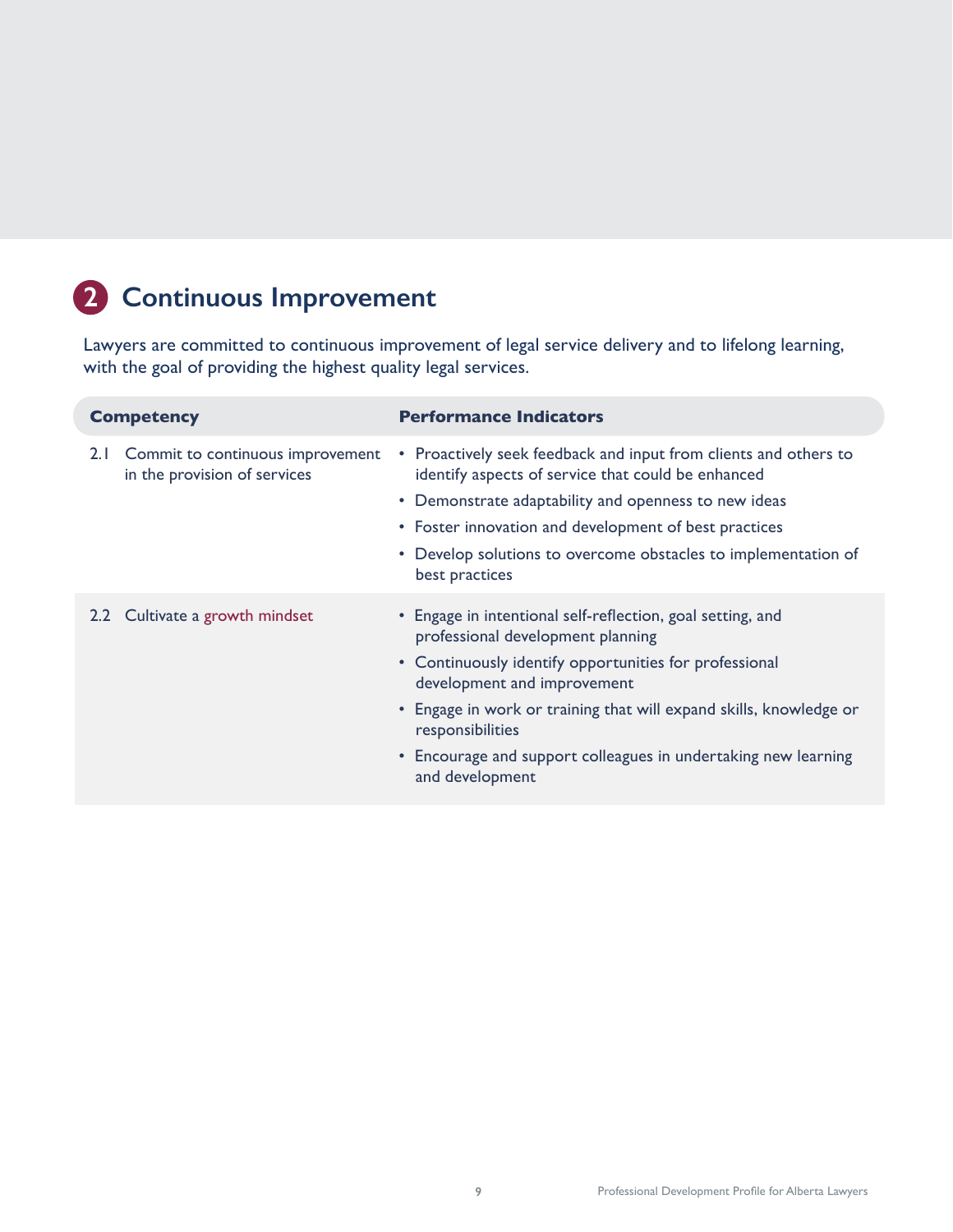### **3 Cultural Competence, Equity, Diversity and Inclusion**

Lawyers have an awareness of the unique experiences of the [enumerated groups](#page-16-0) set out in the *Alberta Human Rights Act.* They implement strategies to meet the specific needs of individuals from these groups to achieve culturally or community-appropriate services and outcomes. Lawyers treat all people with dignity and respect and take active steps to support and advocate for members of [enumerated groups](#page-16-0).

|     | <b>Competency</b>                                                                        | <b>Performance Indicators</b>                                                                                                                                                                                                                                                                                                                                                                                               |
|-----|------------------------------------------------------------------------------------------|-----------------------------------------------------------------------------------------------------------------------------------------------------------------------------------------------------------------------------------------------------------------------------------------------------------------------------------------------------------------------------------------------------------------------------|
| 3.1 | Build intelligence related to cultural<br>competence, equity, diversity and<br>inclusion | • Develop understanding of enumerated groups as set out by the<br><b>Alberta Human Rights Act</b>                                                                                                                                                                                                                                                                                                                           |
|     |                                                                                          | • Develop self-awareness of how one's own conscious and<br>unconscious biases affect perspectives and actions                                                                                                                                                                                                                                                                                                               |
|     |                                                                                          | • Reduce one's own biases through continual education, self-<br>reflection and inquiry                                                                                                                                                                                                                                                                                                                                      |
|     |                                                                                          | • Recognize how systemic inequalities and barriers affect<br>individuals and groups                                                                                                                                                                                                                                                                                                                                         |
|     |                                                                                          | • Develop an awareness of the effects of individual and systemic<br>trauma                                                                                                                                                                                                                                                                                                                                                  |
|     |                                                                                          | • Consider how multiple points of discrimination interact to<br>create barriers for individuals                                                                                                                                                                                                                                                                                                                             |
|     | 3.2 Incorporate equity, diversity and<br>inclusion in practice                           | • Practise anti-discrimination and anti-racism<br>• Ensure that services are accessible to all<br>• Develop and promote a deeper understanding of sexual<br>orientation and gender identity<br>• Take action to accommodate visible and invisible disabilities<br>• Implement strategies to mitigate trauma<br>• Take action to dismantle systemic inequalities and barriers                                                |
| 3.3 | Champion enumerated groups in<br>professional activities                                 | • Advance inclusion through intentional, positive and conscious<br>efforts<br>• Respect the diverse cultures, perspectives, backgrounds,<br>interests and goals of clients, co-workers and colleagues<br>• Adapt communication for enumerated groups as applicable<br>• Advocate for those facing systemic barriers to accessing what<br>they need or deserve<br>• Advocate for hiring, promotion and retention in a manner |
|     |                                                                                          | consistent with enhancing diversity, equity and inclusion                                                                                                                                                                                                                                                                                                                                                                   |
|     |                                                                                          | • Promote a healthy, safe and inclusive workplace<br>• Increase awareness of qualifications of internationally trained                                                                                                                                                                                                                                                                                                      |

lawyers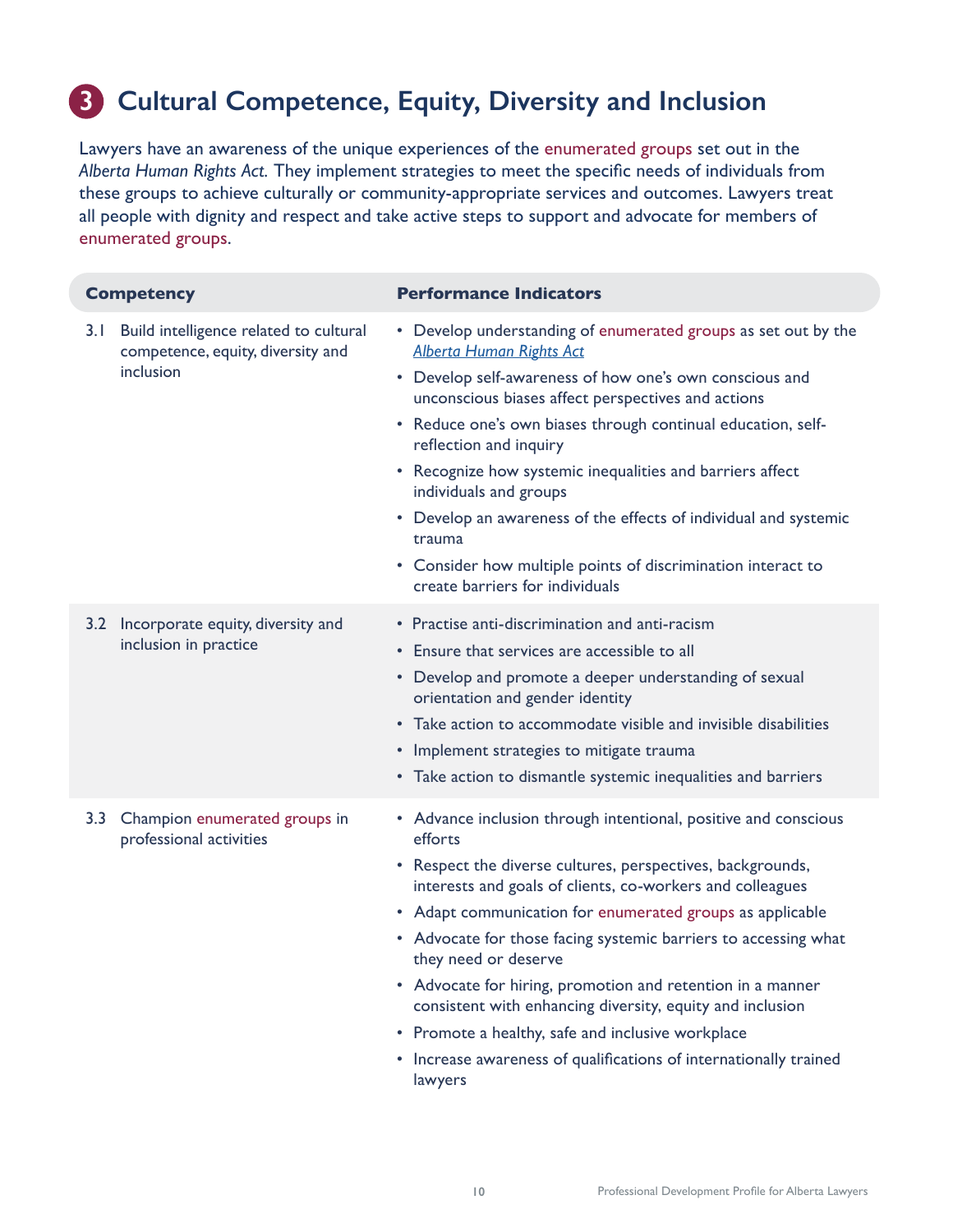### **4 Lawyer-Client Relationships**

Lawyers assess lawyer-client relationships, both internal and external, for suitability and clearly establish the scope of the relationships. Lawyers communicate effectively with their clients and connect with them in a professionally appropriate manner. Lawyers are mindful of and attentive to the entirety of their clients' circumstances and support clients in pursuing their goals, priorities and broader interests.

| <b>Competency</b>                                                    | <b>Performance Indicators</b>                                                                                                                                                                                                                                                                                                                                                                                                                                                                                                                                 |
|----------------------------------------------------------------------|---------------------------------------------------------------------------------------------------------------------------------------------------------------------------------------------------------------------------------------------------------------------------------------------------------------------------------------------------------------------------------------------------------------------------------------------------------------------------------------------------------------------------------------------------------------|
| Determine suitability of lawyer-client<br>4.1<br>relationships       | • Accurately assess and reassess risks associated with potential<br>and existing client relationships<br>• Evaluate if personal considerations might impact lawyer-client<br>relationships<br>• Provide appropriate referrals when it is in the client's best<br>interests                                                                                                                                                                                                                                                                                    |
| Establish lawyer-client relationships<br>4.2                         | • Clarify when providing general legal information versus legal<br>advice which would trigger a client relationship<br>• Listen actively to understand client expectations, build trust and<br>foster exchange of information<br>• Accurately identify who is authorized to give instructions and<br>receive information<br>• Obtain, clarify and document client instructions and confirm<br>course of action<br>• Clearly communicate the terms and limits of the lawyer's<br>scope of work/retainer for the client, including fees, and act<br>accordingly |
| 4.3<br>Engage in ongoing communication<br>with clients               | • Proactively and regularly communicate to keep clients informed<br>• Respond to client communications in a timely manner<br>• Manage client expectations<br>• Communicate respectfully and empathetically                                                                                                                                                                                                                                                                                                                                                    |
| 4.4 Foster collaborative and trusting<br>lawyer-client relationships | • Candidly and thoroughly inform clients of their options and<br>potential outcomes<br>• Ensure clients understand information and advice provided<br>• Empower clients to act on own behalf or seek out resources<br>when appropriate<br>• Consider the entirety of each client's circumstances in all<br>aspects of a matter                                                                                                                                                                                                                                |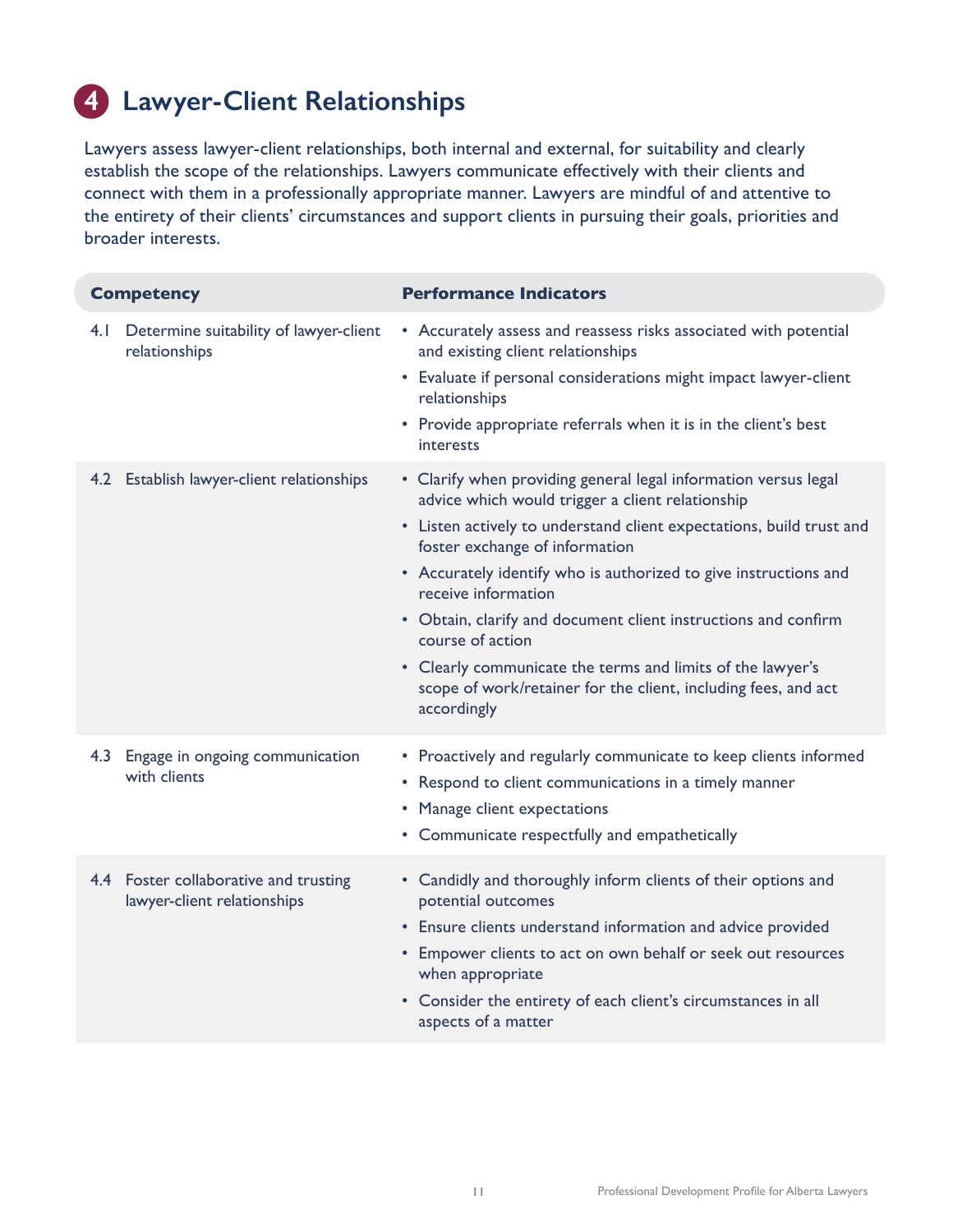### **5 Practice Management**

Lawyers employ a range of strategies and skills to support the delivery of efficient and effective legal services and internal processes. Lawyers manage and mitigate risks to their practice and use technology and innovation to improve legal services.

| <b>Competency</b> |                                                             | <b>Performance Indicators</b>                                                                                                                                                                                                                                                                                                                                                                                                             |  |  |
|-------------------|-------------------------------------------------------------|-------------------------------------------------------------------------------------------------------------------------------------------------------------------------------------------------------------------------------------------------------------------------------------------------------------------------------------------------------------------------------------------------------------------------------------------|--|--|
| 5. I              | Use effective time<br>management and<br>organization skills | • Anticipate and prioritize case, project and workload needs<br>• Verify that new assignments are within one's own capacity<br>• Perform all work in a timely and cost-effective manner<br>• Fully utilise practice management tools and software (e.g., checklists, diary,<br>conflict check system)<br>• Delegate tasks that can appropriately and efficiently be performed by others                                                   |  |  |
|                   | 5.2 Manage files effectively<br>and securely                | • Secure files to prevent unauthorized access<br>• Use file management systems that support efficient file tracking, retrieval,<br>retention and destruction<br>• Adhere to privacy and confidentiality requirements<br>• Ensure matters are thoroughly and clearly documented                                                                                                                                                            |  |  |
|                   | 5.3 Use effective accounting<br>and billing procedures      | • Ensure timely and regular billing practices in accordance with retainer<br>agreements or other applicable billing guidelines<br>• Implement practices and procedures to ensure compliance with Law Society<br>reporting and accounting requirements applicable to practice<br>• Access available resources related to billing and accounting when clarification<br>or advice needed                                                     |  |  |
|                   | 5.4 Supervise and manage<br>effectively                     | • Provide required information and relevant instructions for efficient delegation<br>• Ensure quality of work produced by others<br>• Provide necessary and useful support and direction to others through training<br>and constructive feedback<br>• Manage conflict between individuals and groups in practice and model<br>appropriate conflict resolution behaviours<br>• Seek and apply tools to build and enhance management skills |  |  |
|                   | 5.5 Assess and manage<br>practice risks                     | • Implement processes for regular, thorough and honest assessment of practice<br>risks<br>• Create plans and strategies to mitigate identified practice risks<br>• Engage in business continuity and succession planning                                                                                                                                                                                                                  |  |  |
|                   | 5.6 Demonstrate<br>technological<br>competence              | • Evaluate risks and benefits of potential technological innovations to clients and<br>to one's own practice<br>• Advocate for the timely and appropriate adoption of technology to increase<br>efficiency and effectiveness of legal practice<br>• Use technology, the internet and digital platforms responsibly                                                                                                                        |  |  |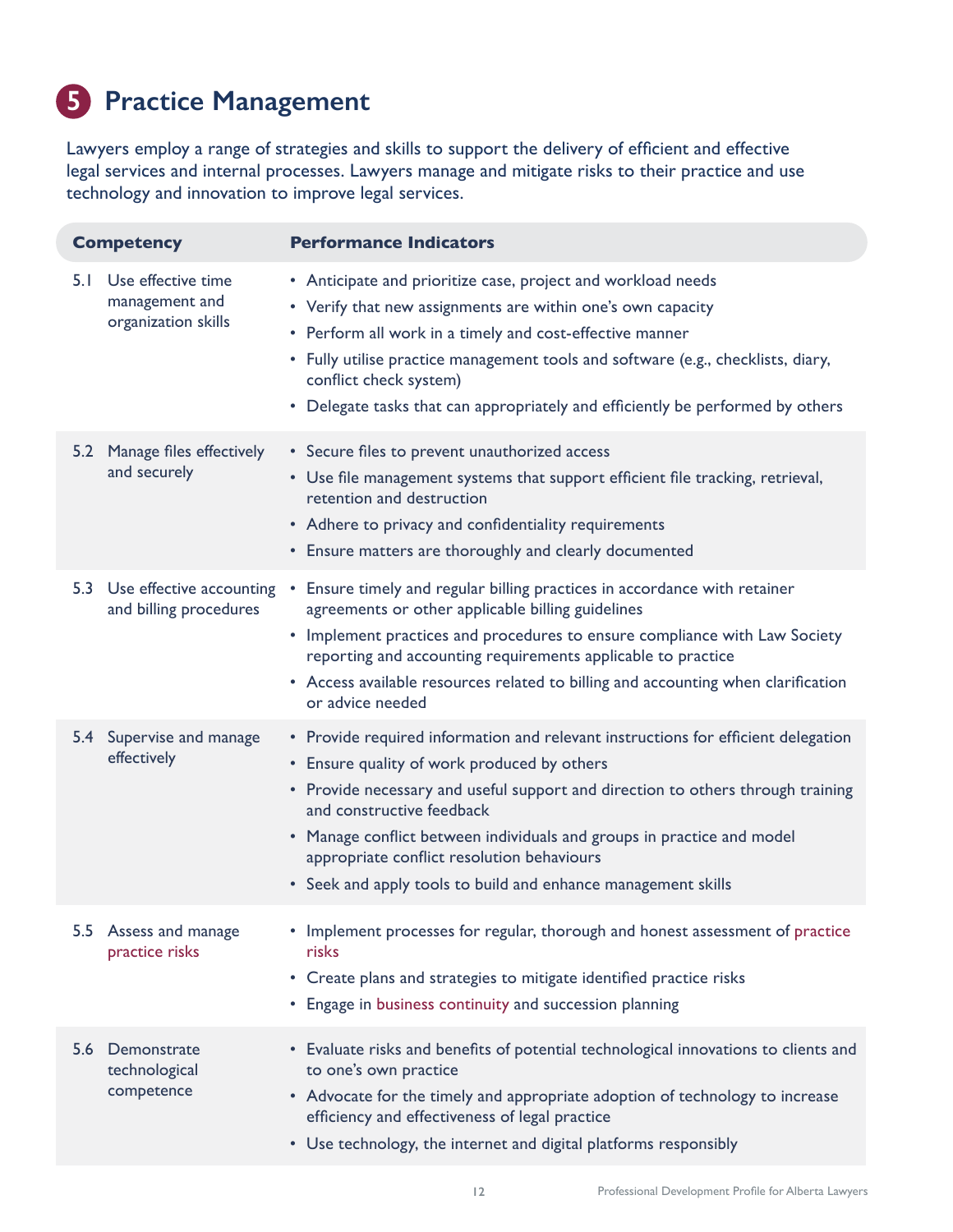### **6 Professional Conduct**

Lawyers are honest, trustworthy and act with integrity. Lawyers execute good judgment and adhere to high standards of behaviour and accountability – to their clients, co-workers, colleagues, members of the legal profession, the courts, tribunals and the Law Society.

| <b>Competency</b>              | <b>Performance Indicators</b>                                                                                                                                                                                                                                                 |
|--------------------------------|-------------------------------------------------------------------------------------------------------------------------------------------------------------------------------------------------------------------------------------------------------------------------------|
| Act ethically<br>6.1           | • Accurately recognize, anticipate and resolve ethical issues that<br>arise in legal practice                                                                                                                                                                                 |
|                                | • Consistently and decisively make informed and reasoned<br>decisions about ethical issues                                                                                                                                                                                    |
|                                | • Implement practices and procedures that ensure individual<br>and organizational compliance with requirements related to<br>ethical and indemnity obligations, including case law, statutory<br>requirements, the Code of Conduct and Rules of the Law<br>Society of Alberta |
|                                | • Promptly consult with others (e.g., Practice Advisors, colleagues)<br>when it is unclear how to act ethically in a given situation                                                                                                                                          |
| 6.2 Demonstrate good character | • Continuously demonstrate integrity, honesty and<br>trustworthiness                                                                                                                                                                                                          |
|                                | • Consistently practise civility and respect in interactions with<br>others                                                                                                                                                                                                   |
|                                | • Act on a good-faith basis when dealing with clients, co-workers,<br>colleagues, the legal profession and the public                                                                                                                                                         |
| Use sound judgement<br>6.3     | • Make logical decisions based on all available information and<br>potential outcomes                                                                                                                                                                                         |
|                                | • Seek out additional information when there are gaps in<br>knowledge                                                                                                                                                                                                         |
|                                | • Promptly recognize when tasks or matters fall outside one's own<br>competence and access appropriate sources when assistance or<br>referral is required                                                                                                                     |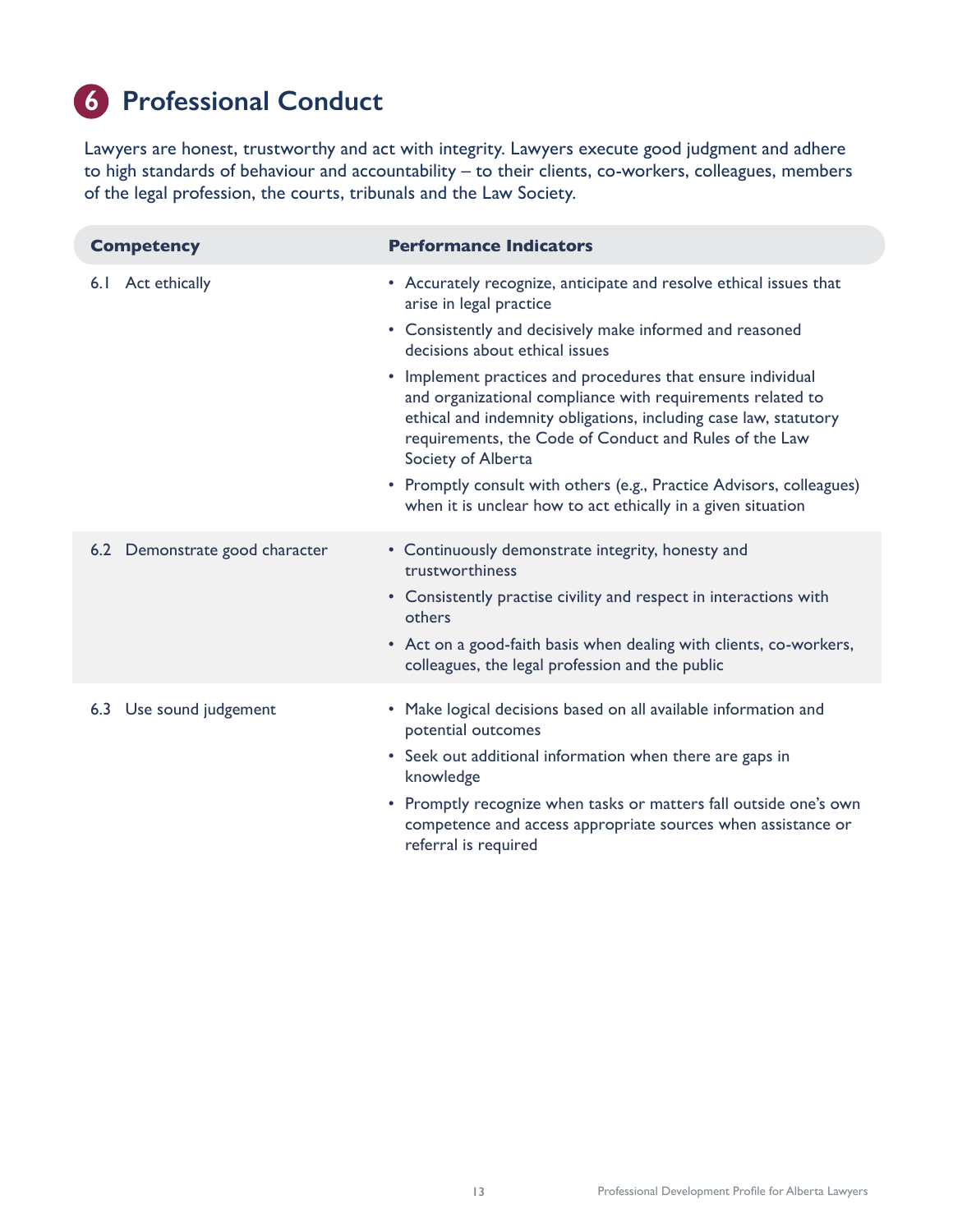### **7 Professional Contributions**

Lawyers foster professional relationships with their colleagues, opposing counsel, courts and tribunals, the Law Society, other professional groups, pro bono organizations, and generally support the administration of justice and enhancements to the legal system. Lawyers strive to strengthen the profession and, where possible, promote and improve access to legal services and access to justice.

| <b>Competency</b> |                                                             | <b>Performance Indicators</b>                                                                                                                                                                                                                                                                                                                                                                                                                                                                                        |
|-------------------|-------------------------------------------------------------|----------------------------------------------------------------------------------------------------------------------------------------------------------------------------------------------------------------------------------------------------------------------------------------------------------------------------------------------------------------------------------------------------------------------------------------------------------------------------------------------------------------------|
| 7.I               | Foster collegiality and civility in the<br>legal profession | • Demonstrate professional courtesy, honesty, candour, respect<br>and civility in dealings with clients, colleagues, the courts,<br>tribunals and others<br>• Work constructively with others to resolve issues in a timely<br>and cost-effective manner when appropriate<br>• Acknowledge and consider other viewpoints, and express any<br>disagreement thoughtfully and respectfully<br>• Work collaboratively with colleagues within the lawyer's work<br>environment<br>• Mentor peers and/or junior colleagues |
|                   | 7.2 Enhance the administration of justice                   | • Actively volunteer with or otherwise support professional<br>associations and community organizations<br>• Promote a clear and accurate understanding of the legal<br>profession to others (e.g., the media, the public)<br>• Foster dialogue between lawyers and the judiciary                                                                                                                                                                                                                                    |
| 7.3               | Advance access to legal services and<br>access to justice   | • Recognize how access to justice issues impact the justice<br>system<br>• Enhance access to legal services for everyone<br>• Provide pro bono services and support pro bono organizations<br>• Ensure matters proceed effectively and efficiently<br>• Collaborate with others to make systemic improvements to<br>increase access to justice                                                                                                                                                                       |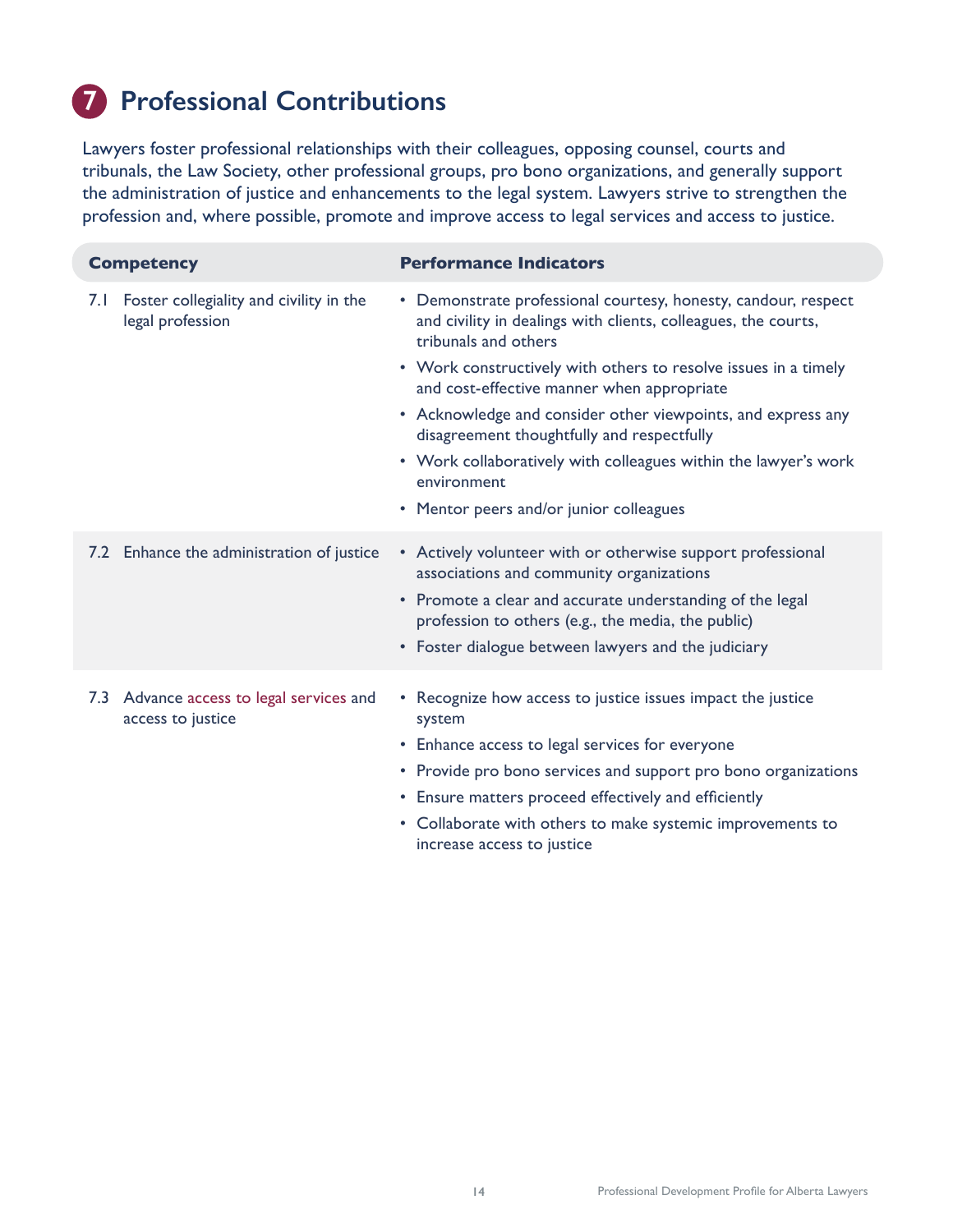### **8 Truth and Reconciliation**

Lawyers are integral to the development, interpretation and application of laws. Alberta lawyers understand the historical and current impacts that Canadian law has on Indigenous Peoples (First Nations, Inuit and Métis) in Canada and participate in reconciliation.

| <b>Competency</b> |                                                                                                                     | <b>Performance Indicators</b>                                                                                                                                                                                                                                                                                                                                                                                                                                                                                                                                                                                                              |
|-------------------|---------------------------------------------------------------------------------------------------------------------|--------------------------------------------------------------------------------------------------------------------------------------------------------------------------------------------------------------------------------------------------------------------------------------------------------------------------------------------------------------------------------------------------------------------------------------------------------------------------------------------------------------------------------------------------------------------------------------------------------------------------------------------|
| 8.1               | Strengthen understanding of the<br>truth regarding the experience of<br>Indigenous Peoples in Alberta and<br>Canada | • Recognize the history and diversity of various Indigenous<br>communities of Alberta and Canada<br>• Understand the terminology used to describe Indigenous<br>Peoples and its significance at law<br>• Acknowledge the impacts of colonization and systemic<br>discrimination<br>• Respect the differences among traditional lands, Treaty<br>territories and Métis Settlements in Alberta<br>• Acknowledge the discriminatory practices that have been<br>applied to Indigenous Peoples in Canada<br>• Understand the history of Indian Residential Schools and day<br>schools and their impact on the well-being of Indigenous Peoples |
|                   |                                                                                                                     | • Recognize the historical and ongoing impacts of Canadian and<br>Alberta law on Indigenous Peoples                                                                                                                                                                                                                                                                                                                                                                                                                                                                                                                                        |
|                   | 8.2 Demonstrate support for<br>reconciliation with the Indigenous<br>Peoples of Canada                              | • Apply Calls for Action and Calls for Justice applicable to<br><b>Indigenous Peoples</b><br>• Acknowledge and respect the traditional Indigenous territory in<br>which the lawyer practises or lives<br>Incorporate Indigenous principles, laws, culture and perspectives<br>$\bullet$<br>when developing strategies for representing Indigenous clients<br>• Recognize that Indigenous Peoples have their own restorative<br>justice systems and use them where appropriate<br>• Enhance access to restorative justice initiatives and options<br>available in communities                                                               |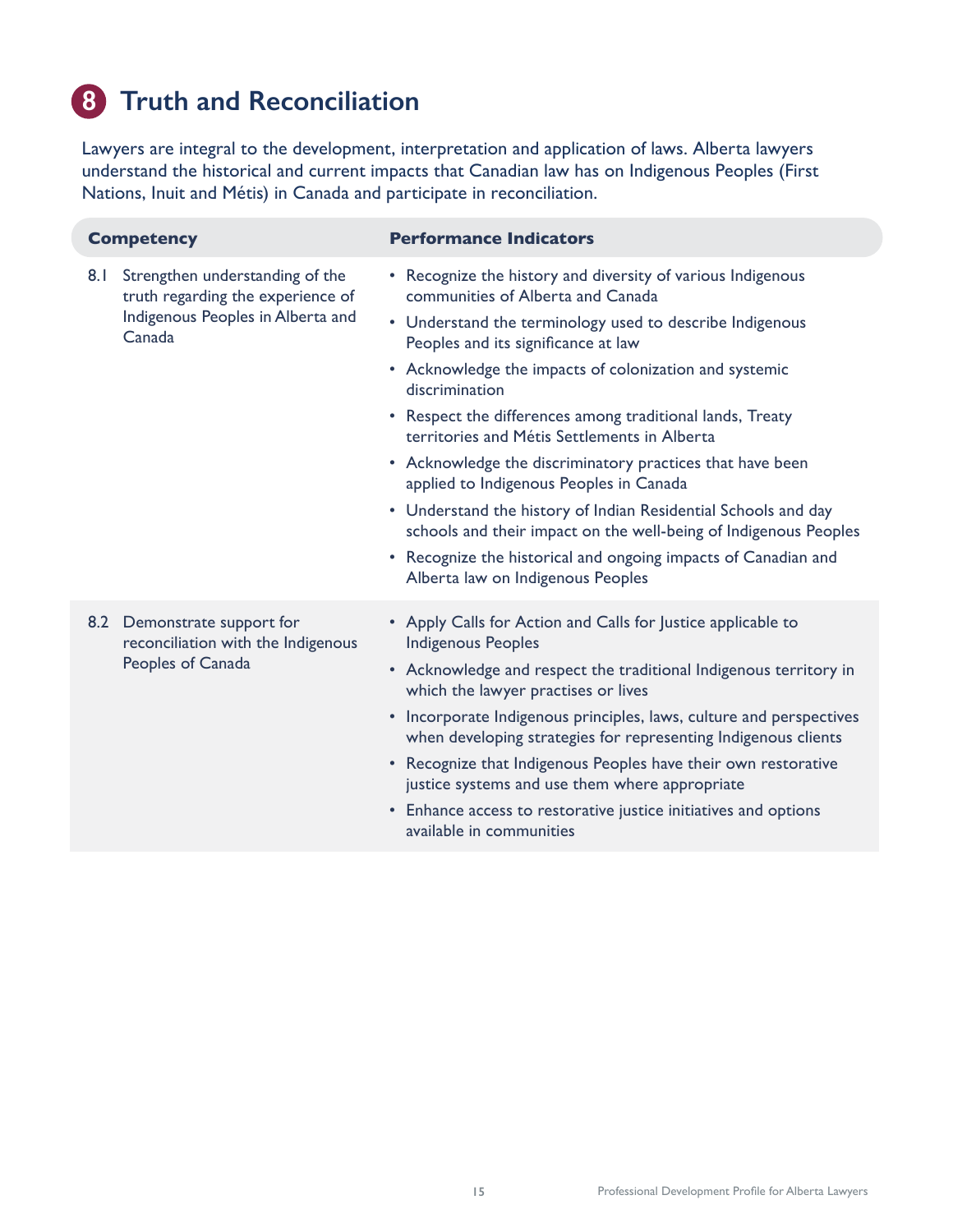### **9 Well-being**

Lawyers make their own physical, mental and emotional well-being a priority in order to ensure their capacity to practise competently. They manage the stresses of practice in the ways that are effective for their individual circumstances in order to provide high-quality legal services and promote healthy workplaces. Lawyers support and foster others' well-being.

| <b>Competency</b>                   | <b>Performance Indicators</b>                                                                                                                                                                                                                                                                                                                                |
|-------------------------------------|--------------------------------------------------------------------------------------------------------------------------------------------------------------------------------------------------------------------------------------------------------------------------------------------------------------------------------------------------------------|
| <b>Build resilience</b><br>9.1      | Develop flexibility and adaptability in the face of adversity or<br>٠<br>stress<br>• Mitigate effects of stress and trauma, accessing supports as<br>needed<br>• Approach challenges as opportunities to learn, grow and<br>improve, where appropriate                                                                                                       |
| 9.2 Maintain personal health        | • Practise physical, mental, and emotional self-care and health<br>management<br>• Strive to consistently use healthy coping skills<br>• Identify and seek out resources for support for personal<br>problems that might interfere with one's own ability to practise                                                                                        |
| Demonstrate self-awareness<br>9.3   | • Recognize one's own stressors and how they manifest<br>• Recognize impact of one's own behaviours on others' well-being<br>• Take concrete steps to ensure work-life challenges do not have<br>an adverse impact personally and professionally                                                                                                             |
| Support well-being of others<br>9.4 | • Encourage adoption of healthy coping skills and stress<br>management practices<br>• Demonstrate empathy toward others in professional settings<br>• Strive to foster optimal health and well-being of others in<br>professional settings<br>• Recognize signs of distress/struggle in others<br>• Assist others in obtaining supports for their well-being |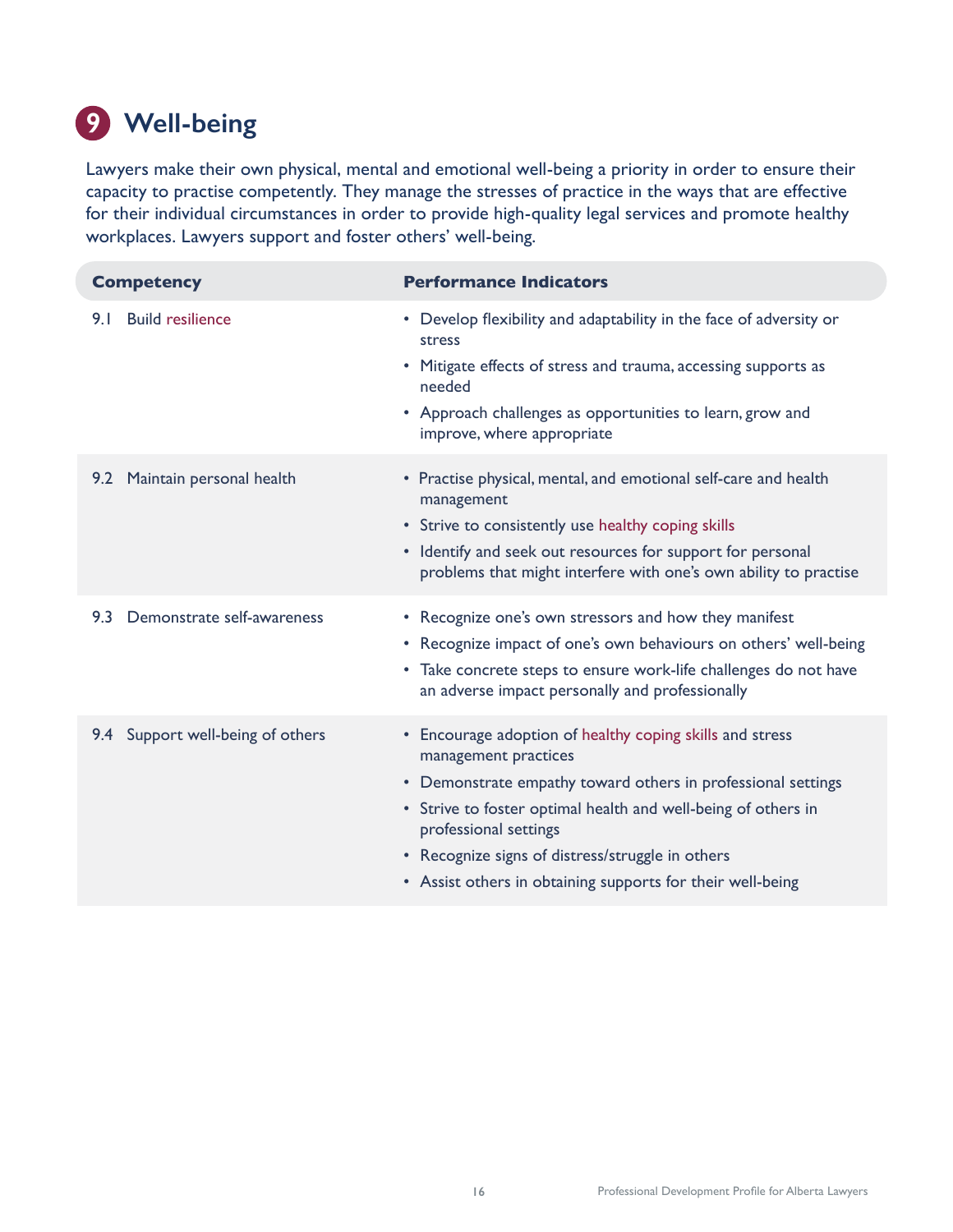## <span id="page-16-0"></span>**Glossary**

**Access to legal services:** While access to justice is a commonly used phrase, it applies primarily to access to the court system. Access to legal services includes access to all types of services a lawyer might provide, some of which do not involve the courts. Access refers to more than affordability; it includes considerations relating to geographic location, language, and health, among others.

**Business continuity planning:** The process of creating systems of prevention and recovery to deal with potential threats to a company. In addition to prevention, the goal is to enable ongoing operations before and during execution of disaster recovery.

**Enumerated groups:** Groups of people who share identities based on the characteristics set out in the *[Alberta Human Rights Act](https://www.qp.alberta.ca/1266.cfm?page=A25P5.cfm&leg_type=Acts&isbncln=9780779744060)*, which states that all persons are equal in: dignity, rights and responsibilities without regard to race, religious beliefs, colour, gender, gender identity, gender expression, physical disability, mental disability, age, ancestry, place of origin, marital status, source of income, family status or sexual orientation.

**Growth mindset:** The belief that one's talents can be developed through hard work, good strategies, and input from others. Individuals who adopt more of a growth mindset are more likely to embrace lifelong learning, put in more effort to learn, view feedback as an opportunity to learn, believe failures are just temporary setbacks, willingly embrace challenges and view others' success as a source of inspiration.

**Healthy coping skills:** Constructive or positive ways we manage internal and external stress, and which are associated with good mental health. Some examples may include seeking out social support, establishing boundaries, practising gratitude, engaging in a hobby, getting enough sleep, exercising, spending time outdoors and journaling.

**Practice risks:** Threats that impact a lawyer's reputation, opportunity, operating costs or ability to carry on business. Examples of risks in legal practice may include but are not limited to ethical complaints, insurance claims, cyber-attacks, fraud, theft, staffing issues, unexpected life events and disasters.

**Resilience:** The process of adapting well in the face of adversity, trauma, tragedy, threats, or significant sources of stress, such as family and relationship problems, serious health problems, or workplace and financial stressors.